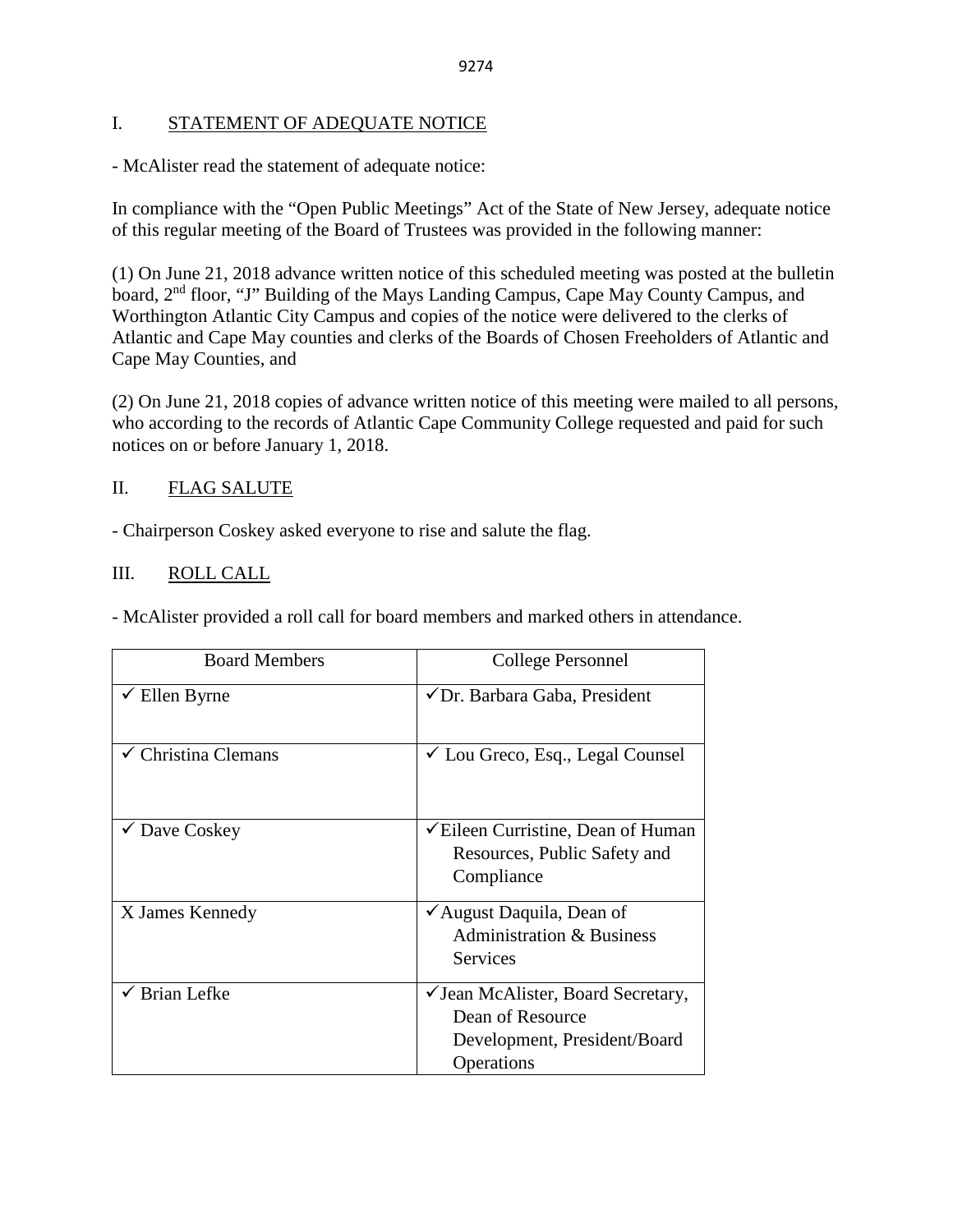| <b>Board Members</b>                                                                                                                | <b>College Personnel</b>                                                                                                              |
|-------------------------------------------------------------------------------------------------------------------------------------|---------------------------------------------------------------------------------------------------------------------------------------|
| √ Jenna DeLuca                                                                                                                      | √Dr. Josette Katz, Interim Vice<br>President, Academic Affairs                                                                        |
| $\checkmark$ Daniel Money                                                                                                           | $\checkmark$ Leslie Jamison, Dean of Finance                                                                                          |
| $\sqrt{\phantom{a}}$ Maria K. Mento                                                                                                 | X Dr. Richard Perniciaro,<br><b>Executive Vice President -</b><br>Planning, Research, Information<br>Technology Services & Facilities |
| <b>Thomas Milhous</b>                                                                                                               | X Paula Stewart Davis, Acting<br>Dean of Student Affairs and<br><b>Enrollment Management</b>                                          |
| ✔ Donald J. Parker                                                                                                                  | X Donna Vassallo, Dean<br>Worthington Atlantic City Campus,<br>and Dean of Career and Workforce<br>Training                           |
| ✔ Robert Bumpus                                                                                                                     | √ Maria Kellett, Dean of Cape May<br>County Campus, Associate<br>Dean of Resource Development                                         |
| $\sqrt{\frac{1}{1}}$ Maria Torres                                                                                                   | $\checkmark$ Laura Batchelor, Executive<br><b>Director of College Relations</b><br>and Marketing                                      |
| $\checkmark$ Helen Walsh                                                                                                            |                                                                                                                                       |
| ✔ Leslie White-Coursey                                                                                                              |                                                                                                                                       |
| Others in Attendance                                                                                                                |                                                                                                                                       |
| X Francine Springer, Cape May<br><b>County Government</b><br>$\checkmark$ Caesar Niglio<br>√ Nicholas Alexander<br>✓ Cheryl Garwood | Bonnie Lindaw, Atlantic<br>$\checkmark$<br><b>County Government</b><br>Meghan Clark, alumna<br>✓<br>Kathy Landau<br>✓                 |

# IV. CALL TO ORDER

-Chairperson Coskey called the meeting to order at 6:01 pm.

## V. PRESIDENT'S REPORT

-Dr. Gaba reported on the following:

# **K-12 Partnerships**

-The Early College High School Program for Pleasantville High School/Atlantic Cape signing ceremony occurred on June 25. This is a partnership with George Washington Carver Foundation.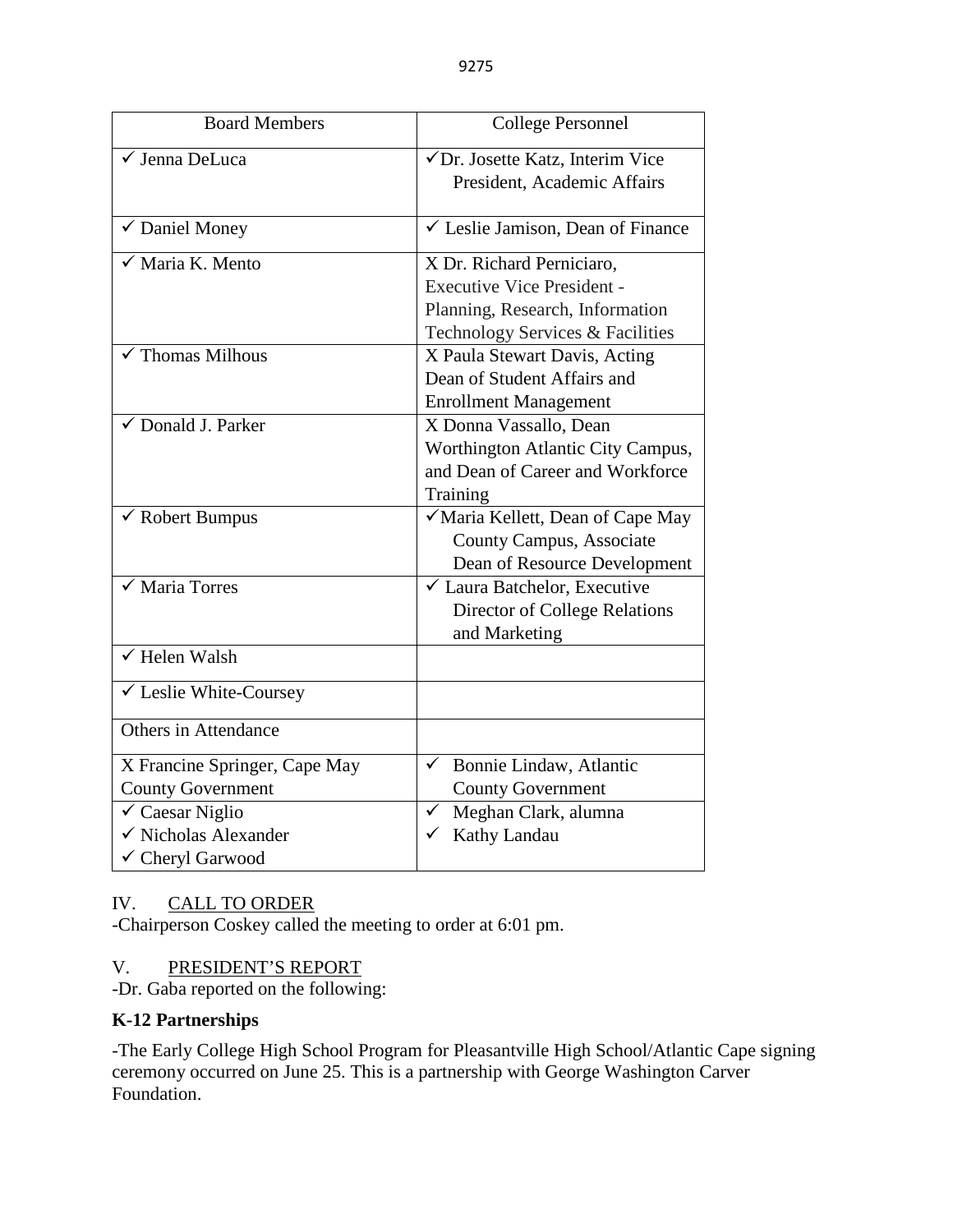## **Financial Aid**

-DREAMers Public Law: was signed by Governor Murphy on May 9, which provides the state financial aid for students who meet the requirement of the Tuition Equality Law. Atlantic Cape has taken steps to notify current students who may qualify and high schools counselors.

## **Technology Upgrades**

-The website is in the design stage. The website will be mobile friendly and ADA compliant. The homepage will be first to be redesigned. A variety of focus groups were conducted by Beacon Technologies to get input about the current website.

## **Student Center**

-The Student Center has been named LEED Green Silver certified by the U.S. Green Building Council. This certification acknowledges that the building is a resource-efficient and healthy building.

## **Community-Cape May**

**-**The Farmers Market will be located on the Cape May County Campus every Thursday through August with up to 25 vendors.

# **Enrollment/Retention Initiatives**

**-**There are several enrollment and retention initiatives that are currently in progress. Decline in Cape May County high school students continues to be a concern. Our efforts are focused on retention. Enrollment and retention analytics by market segment will continue to be utilized to make smart choices about where we will focus our efforts.

## **Inside the College**

-Dr. Gaba congratulated all of the retirees that we celebrated earlier this evening.

## VI. COMMENTS FROM THE PUBLIC

- Chairperson Coskey called for comments from the public on agenda items.

- None noted

## VII. EXECUTIVE SESSION

-At 7:03 pm Chairperson Coskey requested a motion to go into Executive Session. -Trustee Mento motioned to approve, Trustee Lefke seconded.

ROLL CALL:

ALL AYES NO NAYS NO ABSTENTION

Secretary's Note: Regular Session resumed at 7:56 pm.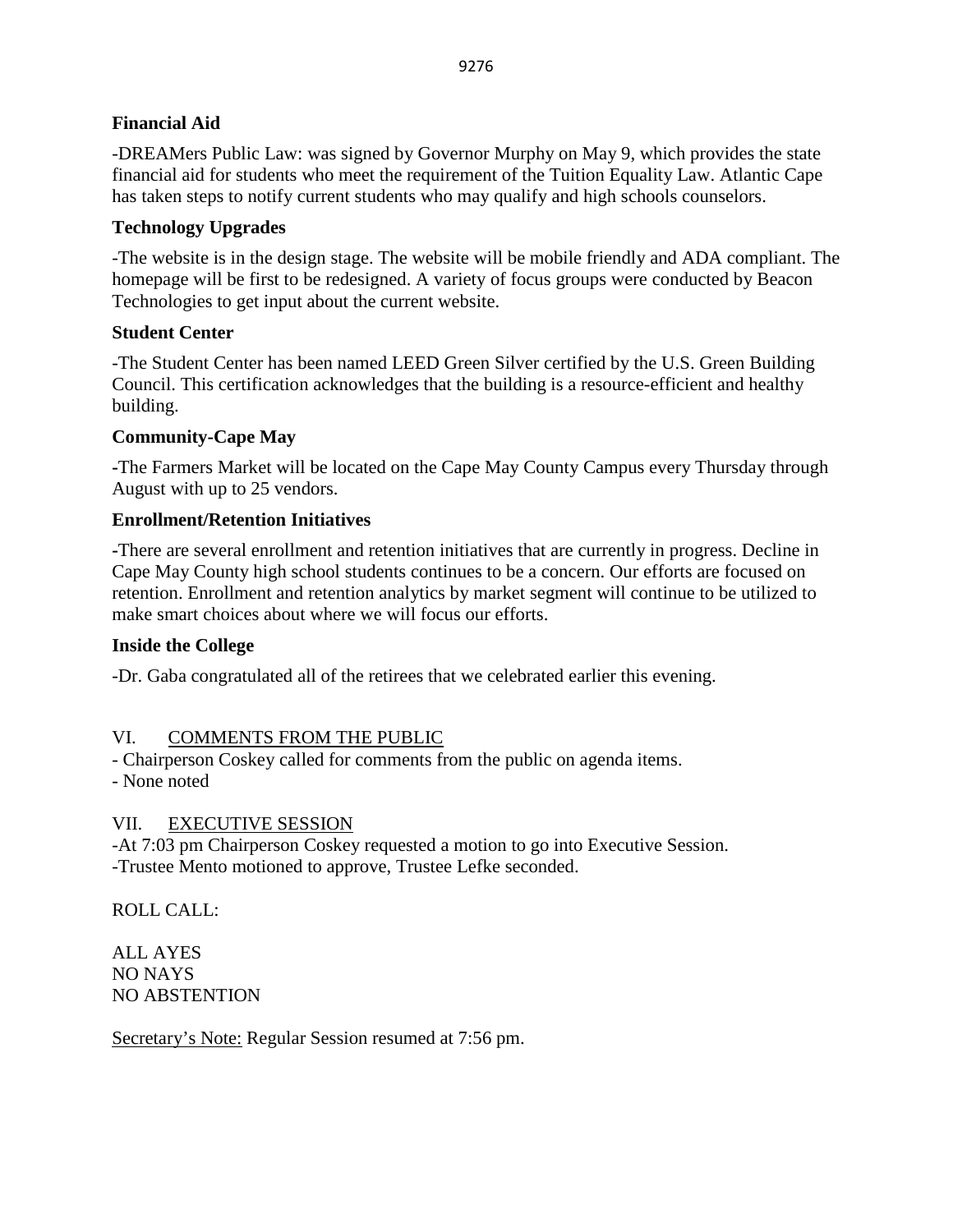### VIII. CONSENT RESOLUTONS

-McAlister read the following consent resolutions.

**Res. #110** Approve: Regular Session Minutes (May 22, 2018)

**Res. #114** Approve:. To submit an application to the New Jersey Department of Education, FY19 Perkins Grant program for a grant amount TBD by state allocation, over the term of July 1, 2018 through June 30, 2019.

### **Res. #114**

### **Application and Acceptance of Carl D. Perkins Career and Technical Education Improvement Grant Spending Plan**

WHEREAS, Atlantic Cape Community College, as a comprehensive community college, seeks to provide career occupational training programs to prepare Atlantic Cape Community College students and other Atlantic and Cape May County residents for employment, and

WHEREAS, the Carl D. Perkins Career and Technical Education Improvement Grant ("Perkins") is a Federally authorized Grant whose aim is to increase the academic achievement of career and technical education students and strengthen the connections between secondary and post-secondary education, and

WHEREAS, on or by June 15, 2018, the State of New Jersey Department of Education will notify Atlantic Cape Community College of its Perkins grant funding allocation for FY19, and

WHEREAS, on June 29, 2018 the College will file its Phase I of the application with the State of New Jersey Department of Education for Perkins grant funding in the amount (TBD) for the fiscal year ending June 30, 2019, and

WHEREAS, on or by August 11, 2018, the College will need to file its Phase II of the application after the State of New Jersey Department of Education notifies Atlantic Cape Community College that its Phase I of the application is in "substantially approvable form", and

WHEREAS, after the State of New Jersey Department of Education notifies Atlantic Cape Community College that its Phase II of the application is in "substantially approvable form", then as a consequence, obligations against these funds are permissible effective that date.

NOW, THEREFORE BE IT RESOLVED, that the Board of Trustees of Atlantic Cape Community College hereby approves the application of and acceptance of the Carl D. Perkins Career and Technical Education Improvement Grant funds and proposed spending plan as detailed in Exhibits A and B of this Resolution

**Res. #113** Approve: **Bid 1839** Fire Protection System Maintenance, \$32,900.00, FY19-21 Facilities Management, Harring Fire Protection, Williamstown, NJ; **Bid 1841** Paper & Envelopes, \$47,195.15, FY19 Central Stores & Print Shop, Paper Mart, East Hanover, NJ, Office Basics, Boothwyn, PA; **Bid 1843** Custodial Supplies \$60,983.67, FY19 Facilities Management, South Jersey Paper, Vineland, NJ, Penn Jersey Paper, Philadelphia, PA, Office Basics, Boothwyn, PA Interboro, Montgomerty, NY, Edward Don, Mount Holly, NJ, Hillyard, Warminster, PA, Bio-Shine, Spotswood, NJ, Central Poly, Linden, NJ, Interline, Mt. Laurel, NJ; **Bid Ex 803** Video System, Theater, State Contract \$97,391.73, Chapter 12, Troxell, Lumberton, NJ; **Bid Ex 804** NJCCC Membership \$48,619.00 FY19 President New Jersey Council of County Colleges, Trenton, NJ; Total \$287,089.55

**Res. #113**

**Award of Bids**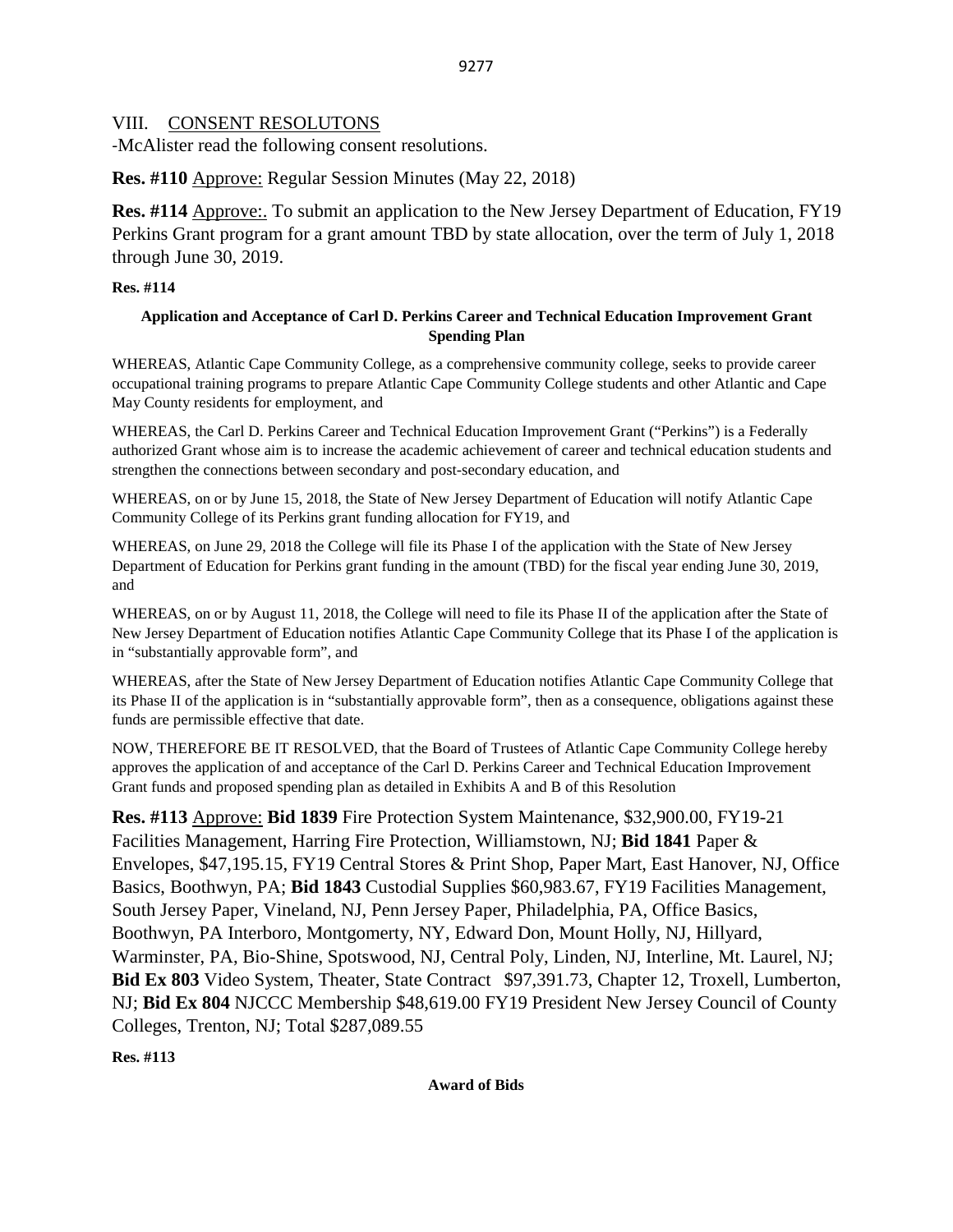| <b>Number</b><br><b>Bid 1839</b> | <b>Item and Vendor Information</b><br>Fire Protection System Maintenance                                                                                                                                                                                                                           | Amount<br>\$32,900.00 |
|----------------------------------|----------------------------------------------------------------------------------------------------------------------------------------------------------------------------------------------------------------------------------------------------------------------------------------------------|-----------------------|
|                                  | FY19-21 Facilities Management                                                                                                                                                                                                                                                                      |                       |
|                                  | Harring Fire Protection<br>Williamstown, NJ                                                                                                                                                                                                                                                        |                       |
| <b>Bid 1841</b>                  | Paper & Envelopes                                                                                                                                                                                                                                                                                  | \$47,195.15           |
|                                  | FY19 Central Stores & Print Shop                                                                                                                                                                                                                                                                   |                       |
|                                  | Paper Mart<br>East Hanover, NJ<br><b>Office Basics</b><br>Boothwyn, PA                                                                                                                                                                                                                             |                       |
| Bid 1843                         | <b>Custodial Supplies</b>                                                                                                                                                                                                                                                                          | \$60,983.67           |
|                                  | FY19 Facilities Management                                                                                                                                                                                                                                                                         |                       |
|                                  | South Jersey Paper<br>Vineland, NJ<br>Penn Jersey Paper<br>Philadelphia, PA<br><b>Office Basics</b><br>Boothwyn, PA<br>Interboro<br>Montgomerty, NY<br><b>Edward Don</b><br>Mount Holly, NJ<br>Hillyard<br>Warminster, PA<br>Bio-Shine<br>Spotswood, NJ<br>Central Poly<br>Linden, NJ<br>Interline |                       |
|                                  | Mt. Laurel, NJ                                                                                                                                                                                                                                                                                     |                       |
| <b>Bid Ex 803</b>                | Video System, Theater, State Contract                                                                                                                                                                                                                                                              | \$97,391.73           |
|                                  | Chapter 12<br>Troxell                                                                                                                                                                                                                                                                              |                       |
|                                  | Lumberton, NJ                                                                                                                                                                                                                                                                                      |                       |
| <b>Bid Ex 804</b>                | NJCCC Membership<br>FY19 President<br>New Jersey Council of County Colleges<br>Trenton, NJ                                                                                                                                                                                                         | \$48,619.00           |
|                                  |                                                                                                                                                                                                                                                                                                    | Total \$287,089.55    |

Res. #113A Approve: RFP 216 Fixed Wing Training Services, FY19 Covered by Student Fees; **RFP 217** Helicopter Training Services, FY19 Covered by Student Fees (see resolution for details)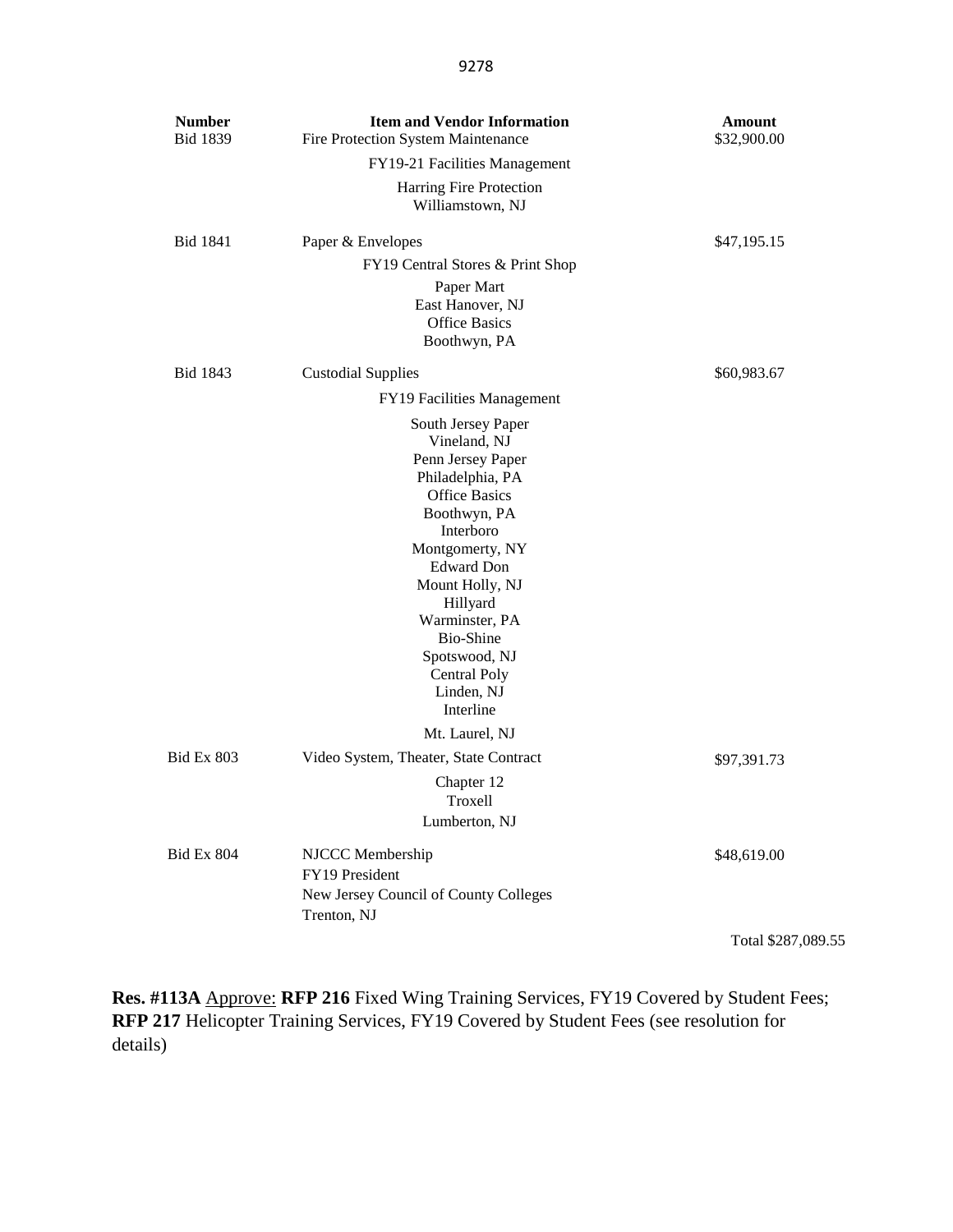#### **Res. #113A**

## **Number Item and Vendor Information Per student, Per course fee Payments to Vendor RFP 216** Fixed Wing Training Services FY19 Covered by Student Fees AVIT101 - Experiential Flight  $\begin{array}{ccc} 1,900.00 \\ \hline \end{array}$  \$ 2,313.00  $\begin{array}{ccc} 1,900.00 \\ \hline \end{array}$ AVIT200 - Aeronautical Skills  $$3,469.00$   $$2,850.00$ AVIT210- Private Pilot  $$ 15,060.00$   $$ 10,735.00$ AVIT240 - Instrument Pilot  $$11,172.00$   $$7,600.00$ AVIT278 - Airplane Flight Instructor \$ 7,982.00 \$ 4,750.00 AVIT280 - Commercial Pilot  $$26,651.00$   $$22,850.00$ AVIT286 – Multi Engine Pilot  $$ 6,456.00$   $$ 4,650.00$ Helicopter Flight Services Medford, NJ **RFP 217** Helicopter Training Services FY19 Covered by Student Fees **Teach-Out** AVIT255 - Instrument Pilot Helicopter \$30,846.00 \$30,846.00 AVIT265 - Commercial Pilot Helicopter  $$54,433.00$   $$54,433.00$ AVIT282 – Flight Instruction  $$16,019.00$   $$16,019.00$   $$16,019.00$ AVIT288 – Helicopter Add-on  $$37,945.00$   $$37,930.00$ **College Does Instruction** AVIT145 – Private Pilot **\$29,635.00** \$24,651.00 AVIT255 - Instrument Pilot Helicopter  $$30,472.00$   $$25,288.00$ AVIT265 - Commercial Pilot Helicopter  $$55,946.00$   $$49,513.00$  $AVIT282 - Flight Instruction$   $$15,415.00$   $$11,476.00$ AVIT288 – Helicopter Add-on  $$38,090.00$   $$32,513.00$ Helicopter Flight Services Medford, NJ

Note: The difference between the course fee and vendor amounts is due to the fact that the College is teaching several of the classes with College hired adjunct instructors. We are just leasing the required aircraft from the vendors

**Res. #112A** Approve: Counselor Promotion-**Lynette Ingram**, from Counselor I, Student Support Services to Counselor II, Student Support Services (grant funded position) with a base salary increase from \$60,706 to \$63,741 effective July 1, 2018.

### **Res. #112A**

#### **Personnel Action-Counselor Promotion**

It is respectfully requested, upon the recommendation of the President, that the Board approve the following:

#### Counselor Promotion

**Lynette Ingram**, from Counselor I, Student Support Services to Counselor II, Student Support Services (grant funded position) with a base salary increase from \$60,706 to \$63,741 effective July 1, 2018.

### **Award of Bids-Aviation**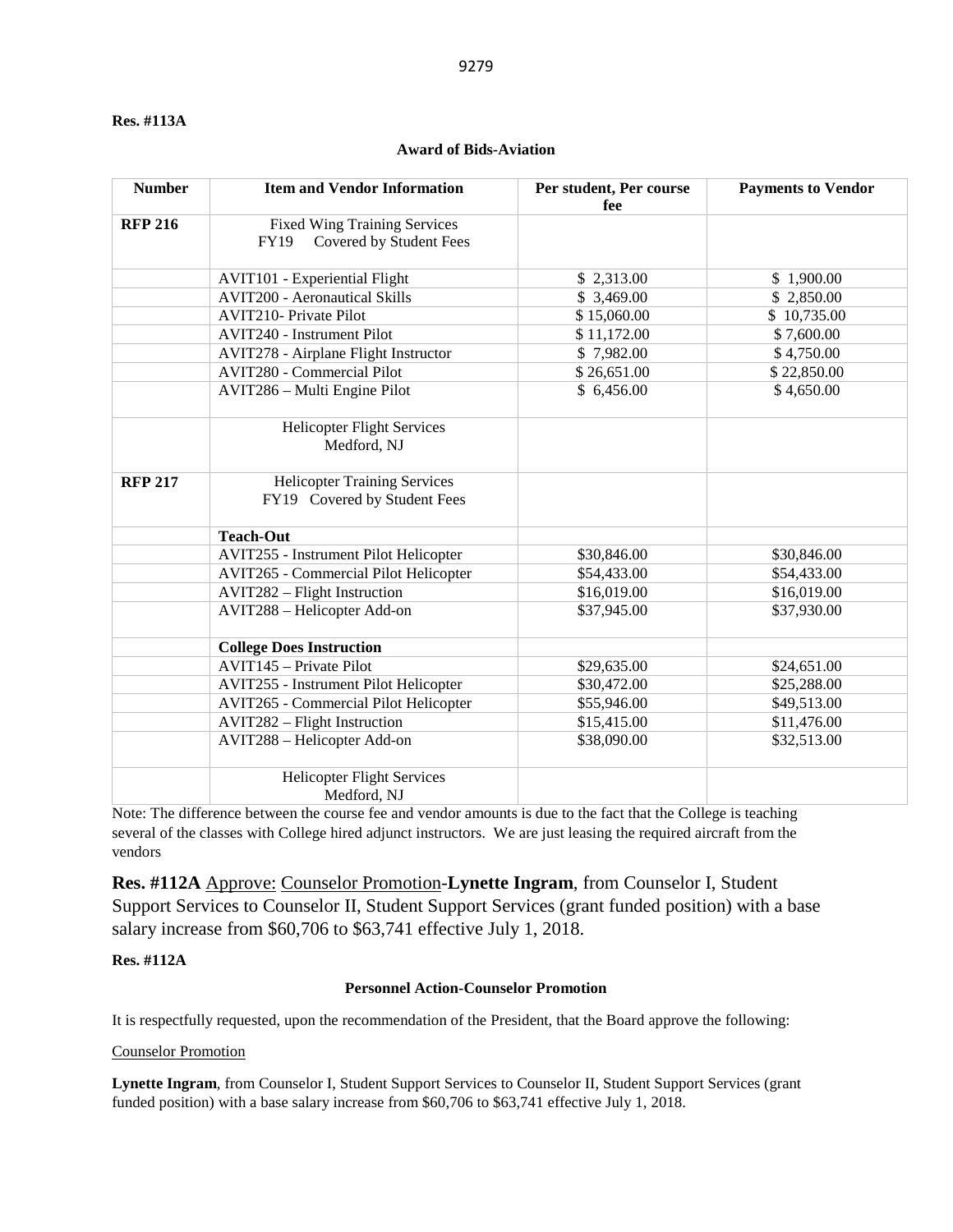**Res. #112C** Transition to Institutional Funding-**Ellen Splaver**, Counselor II, Educational Opportunity Fund, at an annual salary of \$66,885, 85.5% Institutional; 14.5% EOF grant, effective FY 19.

### **Res. #112C**

### **Transition to Institutional Funding**

It is respectfully recommended, by the President, that the Board approve the following:

Transition to Institutional Funding

**Ellen Splaver**, Counselor II, Educational Opportunity Fund, at an annual salary of \$66,885, 85.5% Institutional; 14.5% EOF grant, effective FY19.

### **Res. #125** Executive Session

-Trustee Byrne motioned to approve the consent agenda, Trustee Walsh seconded.

ROLL CALL:

# AYES NO NAYS ABSTENTIONS-Trustee Mento and Trustee Kennedy abstained from Resolution #110.

Motion carried.

### IX. BUDGET REPORT

- Chairperson Coskey asked Trustee Kennedy to provide a budget report as part of regular resolutions.

## X. REGULAR RESOLUTIONS

**Res. #111** - FY18 Financial Statement for eleven months ended May 31, 2018.

-Jamison stated that as of May 31, 2018, the College has earned 95.8% of budgeted revenues and expended 89.2% of budgeted expenditures. FY18 actual year to date revenue is down 3.8% as compared to the prior fiscal year to date, and actual year to date expenditures are down 6.2% as compared to the prior fiscal year to date totals. The year to date margin is nearly \$800,000, or 56.6%, higher compared to May FY17.

-Jamison stated that Finance will be working on year-end entries which could be material, such as the allowance for bad debt. The PERS employer liability will not be final until the State of New Jersey PERS report is published which is usually not until the Fall. The final FY18 net margin will be contingent upon the final month's revenues and expenses and year-end accruals/ adjustments.

-Jamison stated that the FY18 Audit Entrance Conference was held during the BFA committee meeting to review the audit plan and any management concerns. GASB Statement No.75, recording of post-employment benefits other than pension, will be effective for the FY18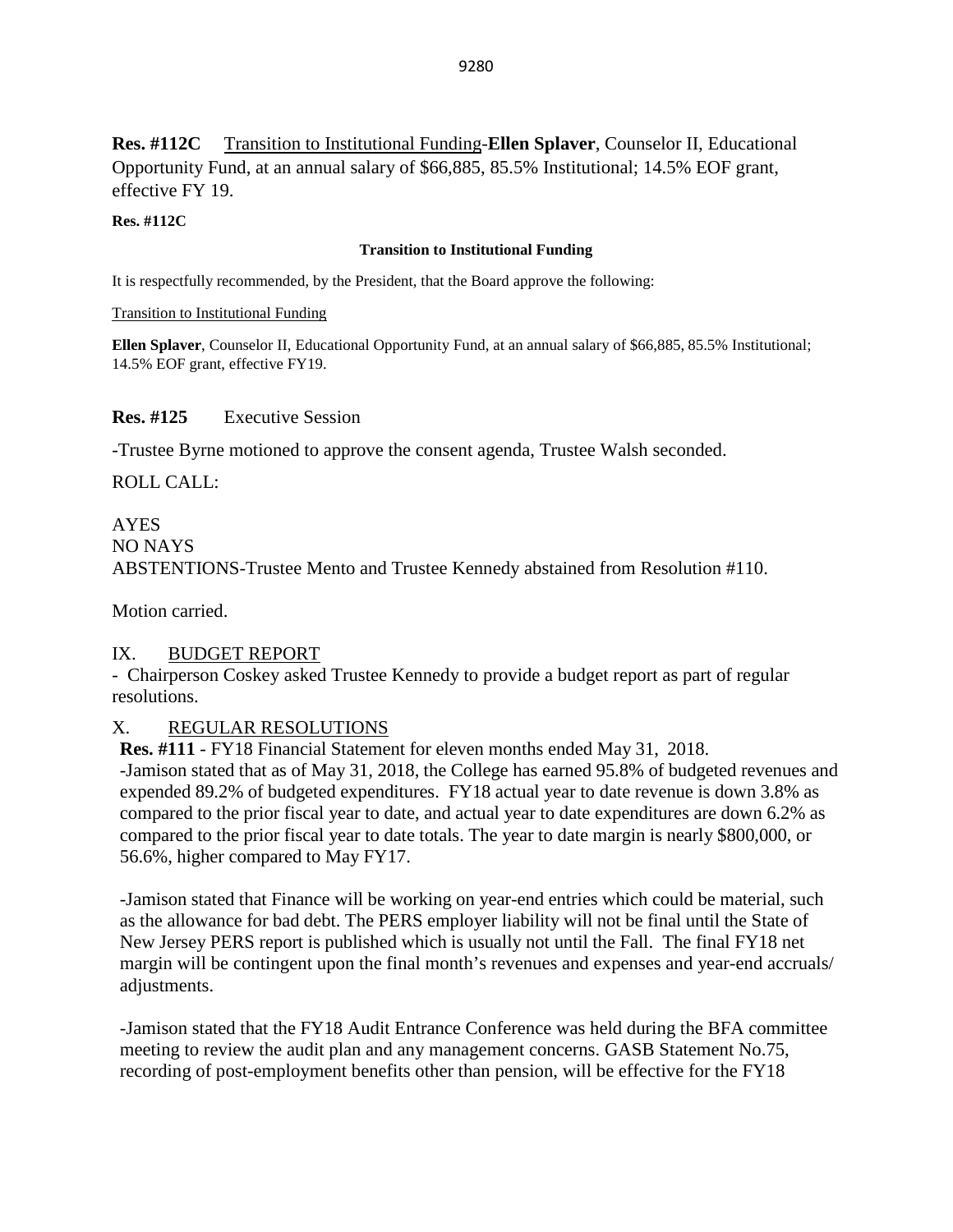financial statements. There may be a delay in audit completion due to awaiting compliance information of GASB No. 75. An extension may be necessary.

-Trustee Kennedy motioned to approve resolution #111, Trustee Torres seconded.

ROLL CALL:

ALL AYES NO NAYS NO ABSTENTIONS

**Motion to Accept:** FY19 Annual Budget Message

-Motion to accept the Annual Budget Message for Fiscal Year 2018-2019. A bound copy of the Annual Budget Message has been distributed at tonight's Board meeting.

-Trustee Byrne motioned to accept the Annual Budget Message, Trustee Deluca seconded.

ROLL CALL:

ALL AYES NO NAYS NO ABSTENTIONS

**Res. #117** Approve: Naming the Interview Room, G-217 in the Student Center on the Mays Landing Campus as the "Ruth Meredith Curristine Interview Room".

### **Res. #117**

### **Resolution Official Naming the Ruth Meredith Curristine Interview Room**

WHEREAS, the Budget Finance and Audit Committee in collaboration with the Ad Hoc Naming Committee recommended and the Atlantic Cape College Board of Trustees approved the Named Giving Opportunity for the Interview Room, G-217 within the Student Center on the Mays Landing Campus as approved in Resolution #17 on September 27, 2016, and

WHEREAS, this naming opportunity is part of the Atlantic Cape Foundation's Naming Opportunities Campaign, and

WHEREAS, the Atlantic Cape Foundation has successfully obtained commitment from Ms. Eileen Curristine based on the approved Named Giving Opportunities for the Interview Room, G-217.

THEREFORE BE IT RESOLVED that the Board of Trustees of Atlantic Cape Community College hereby approves naming the Interview Room, G-217 in the Student Center on the Mays Landing Campus as the "Ruth Meredith Curristine Interview Room"-

-Curristine described how important her mother Ruth Curristine was to her and provided background employment information. The Board thanked Dean Curristine for her donation.

-Trustee Torres motioned to approve resolution #117, Trustee Byrne seconded.

ROLL CALL:

ALL AYES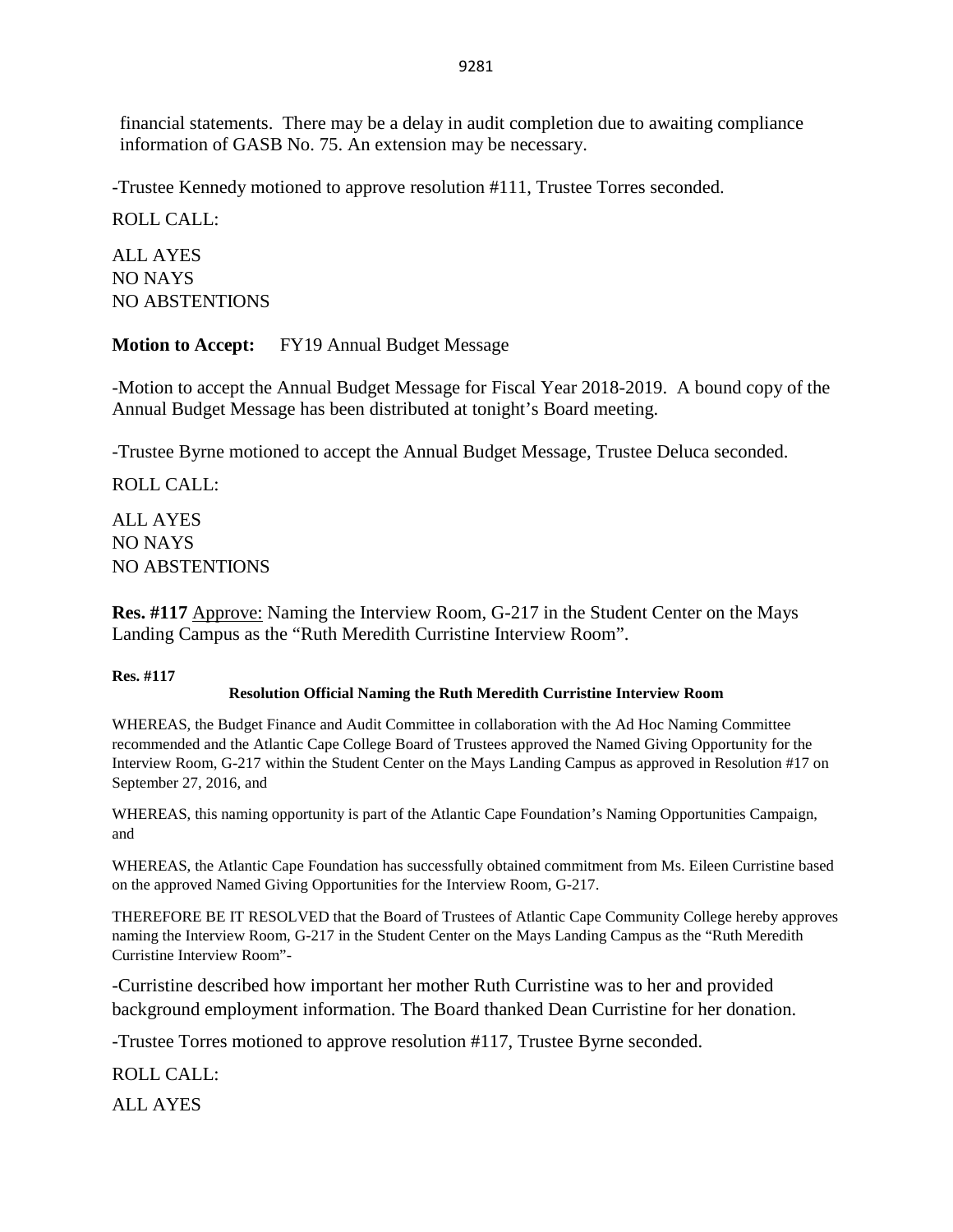### NO NAYS NO ABSENTIONS

**Res. #118** Approve: Naming the Open Lab, G-210 in the Student Center on the Mays Landing Campus in honor of "William W. Kaenzig".

#### **Res. #118**

#### **Resolution Official Naming the Open Lab**

WHEREAS, the Budget Finance and Audit Committee in collaboration with the Ad Hoc Naming Committee recommended and the Atlantic Cape College Board of Trustees approved the Named Giving Opportunity for the Open Lab, G-210 within the Student Center on the Mays Landing Campus as approved in Resolution #17 on September 27, 2016, and

WHEREAS, this naming opportunity is part of the Atlantic Cape Foundation's Naming Opportunities Campaign, and

WHEREAS, Mr. William Wallace Kaenzig is a former Atlantic Community College employee, that served as Dean of Students from 1973 to 1982, and retired with Emeritus status, and

WHEREAS, Mr. William W. Kaenzig, is a WW II veteran that served in the U.S. Marine Corp for 26 years, and

WHEREAS, the Atlantic Cape Foundation has successfully obtained commitment from the Kaenzig and Vernon families based on the approved Named Giving Opportunities for the Open Lab, G-210.

THEREFORE BE IT RESOLVED, that the Board of Trustees of Atlantic Cape Community College hereby approves naming the Open Lab, G-210 in the Student Center on the Mays Landing Campus in honor of "William W. Kaenzig".

-Trustee Mento motioned to approve resolution #118, Trustee Lefke seconded.

ROLL CALL:

ALL AYES NO NAYS NO ABSENTIONS

**Res. #121** Approve: To submit a budget to, and to accept a contract from, the State of New Jersey, Office of the Secretary of Higher Education FY19 Educational Opportunity Fund Article IV – Academic Year Support, with funding of \$208,595 to be awarded over the term of June 1, 2018 through June 30, 2019. **Res. #121**

**Educational Opportunity Fund (EOF)**

WHEREAS, the State of New Jersey, Office of the Secretary of Higher Education has allocated \$208,595 to Atlantic Cape for the FY19 Educational Opportunity Fund (EOF) contract Article IV – Academic Year Support, and

WHEREAS, the purpose of the EOF program is to provide an opportunity for higher education to disadvantaged New Jersey residents who would not be able to attend college without financial assistance and special support services that are part of the EOF program, and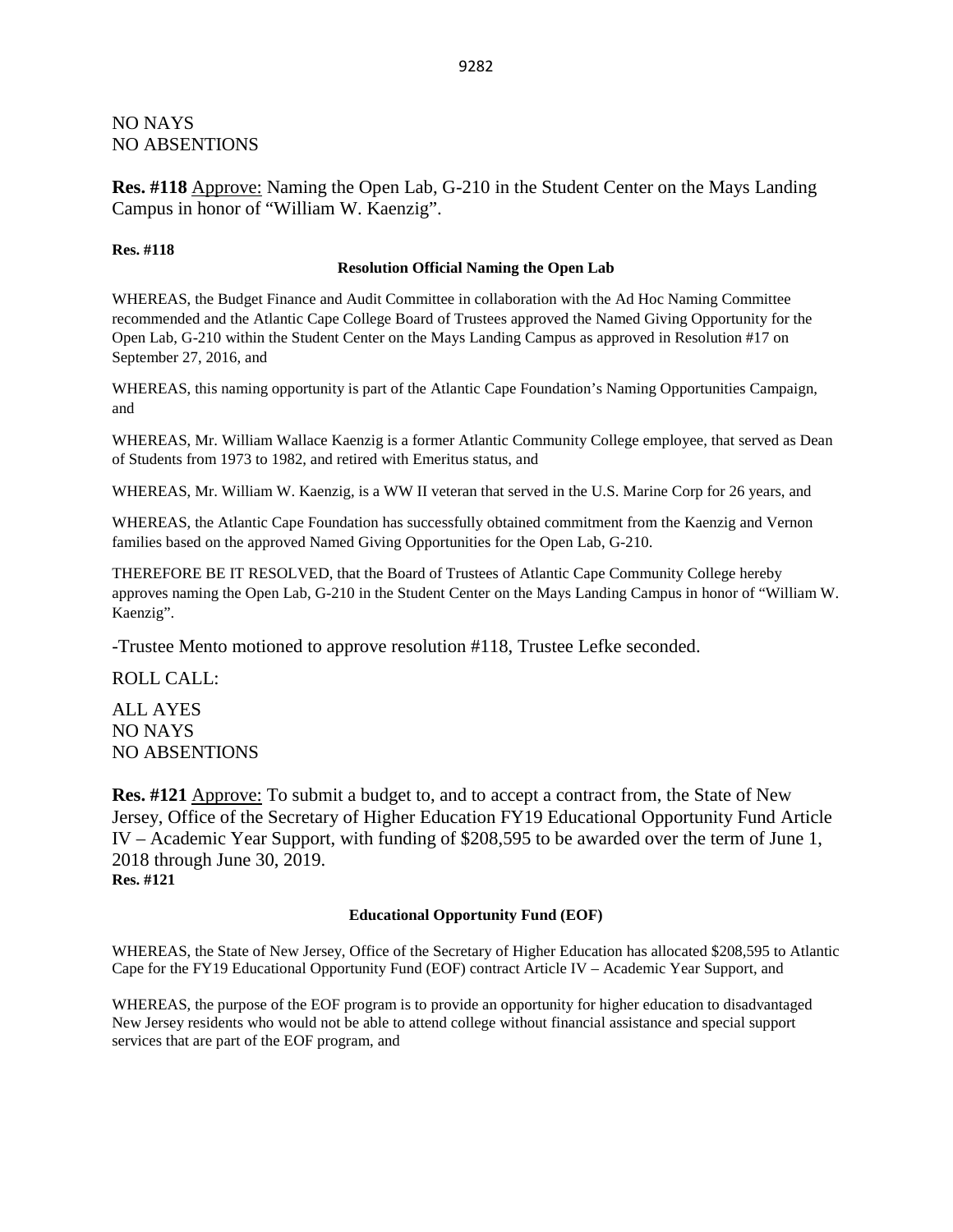WHEREAS, the FY19 EOF contract will provide Atlantic Cape with \$208,595 for Article IV – Academic Year Support to provide special support services that are part of the EOF Program over the term of June 1, 2018 through June 30, 2019.

THEREFORE BE IT RESOLVED that the Board of Trustees of Atlantic Cape Community College hereby grants approval to submit a budget to, and to accept a contract from, the State of New Jersey, Office of the Secretary of Higher Education FY19 Educational Opportunity Fund Article IV – Academic Year Support, with funding of \$208,595 to be awarded over the term of June 1, 2018 through June 30, 2019

-Trustee Kennedy motioned to approve Resolution #121, Trustee Money seconded.

ROLL CALL:

ALL AYES NO NAYS NO ABSENTIONS

**Res. #64 Rev.** Approve: Tuition and Fee Schedule incorporating Aviation course fees and setting a tuition rate for High School Concurrent Culinary Courses commencing with the summer session FY 2019.

### **Res. #64 Rev.**

WHEREAS, the Board of Trustees approved Resolution #64 on February 27, 2018, and

WHEREAS, the Aviation course fees were listed as TBD, and

WHEREAS, the Fixed Wing course fees for College taught courses have been set for FY2019, and

WHEREAS, the Helicopter course fees for College taught courses have been set for FY2019, and

WHEREAS, the Helicopter course fees for Teach-Out courses have been set for FY2019, and

WHEREAS, the need to establish a tuition rate for High School Concurrent Culinary Courses has been identified,

THEREFORE BE IT RESOLVED that, upon recommendation of the President, the Board of Trustees approve Resolution #64 **Revised** incorporating Aviation course fees and setting a tuition rate for High School Concurrent Culinary Courses commencing with the summer session FY 2019.

| <b>SCHEDULE OF FEES</b>                    | <b>FY 2019</b>     | <b>FY 2018</b>     |
|--------------------------------------------|--------------------|--------------------|
| <b>PROGRAMS - SPECIAL FEES (continued)</b> | <b>PROPOSED</b>    | <b>ACTUAL</b>      |
| <b>Fixed Wing Flight Training</b>          |                    |                    |
| <b>Experiential Flight Course Fee</b>      | \$2,313.00/course  | \$2,396.00/course  |
| <b>AVIT 101</b>                            |                    |                    |
| Aeronautical Skills Course Fee             | \$3,469.00/course  | \$3,595.00/course  |
| <b>AVIT 200</b>                            |                    |                    |
| Private Pilot Course Fee                   | \$15,060.00/course | \$12,060.00/course |
| <b>AVIT 210</b>                            |                    |                    |
| Instrument Pilot Course Fee                | \$11,172.00/course | \$10,124.00/course |
| <b>AVIT 240</b>                            |                    |                    |
| Airplane Flight Instructor Course Fee      | \$7,982.00/course  | \$8,867.00/course  |
| <b>AVIT 278</b>                            |                    |                    |
| <b>Commercial Pilot Course Fee</b>         | \$26,651.00/course | \$24,180.00/course |
| <b>AVIT 280</b>                            |                    |                    |
| Multi-Engine Pilot Course Fee              | \$6,456.00/course  | \$6,337.00/course  |
| <b>AVIT 286</b>                            |                    |                    |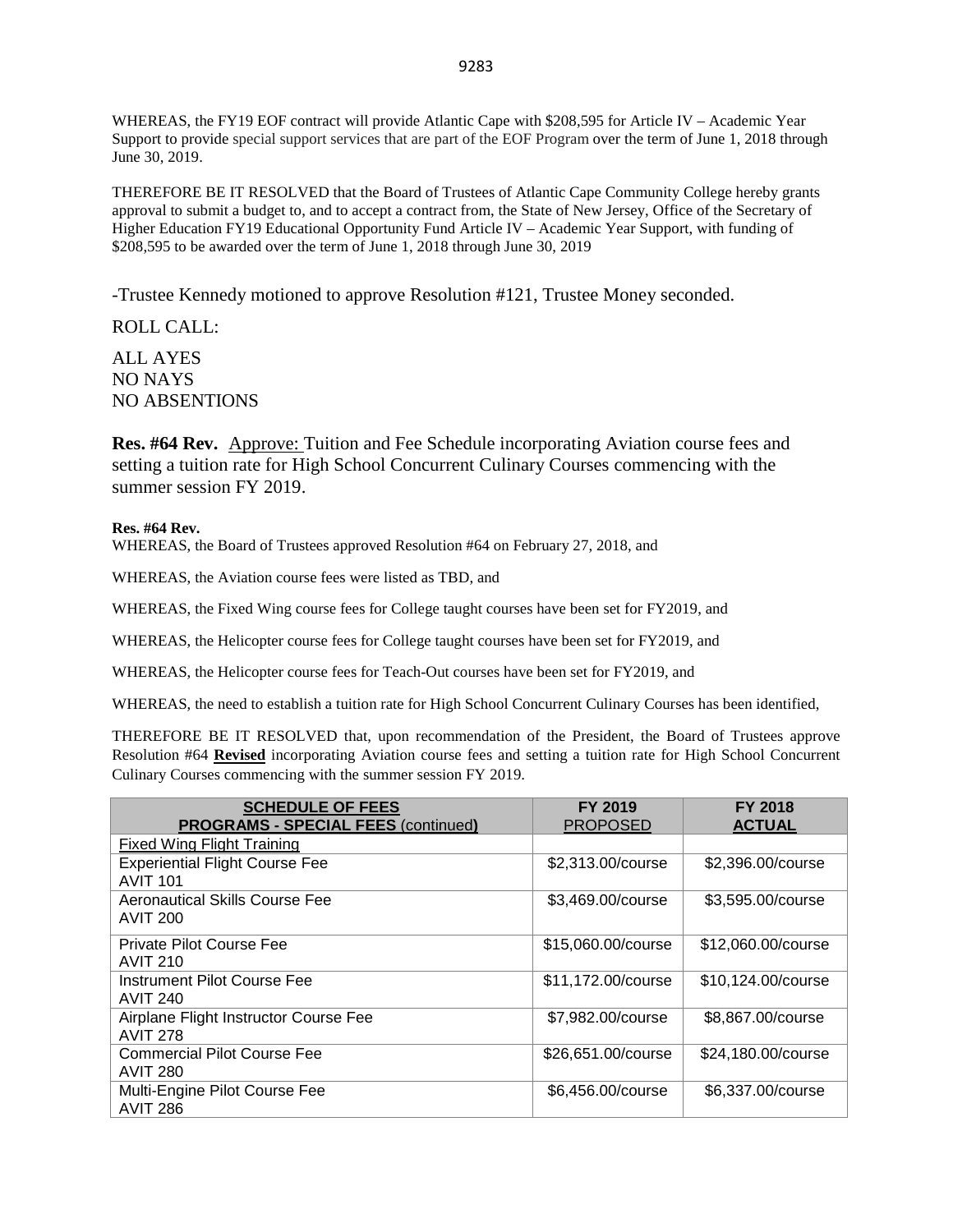| <b>SCHEDULE OF FEES</b><br><b>PROGRAMS - SPECIAL FEES (continued)</b> | <b>FY 2019</b><br><b>PROPOSED</b> | <b>FY 2018</b><br><b>ACTUAL</b> |
|-----------------------------------------------------------------------|-----------------------------------|---------------------------------|
| Helicopter Training - College Teaches                                 |                                   |                                 |
| Private Pilot Helicopter Course Fee<br><b>AVIT 145</b>                | \$29,635.00/course                | \$27,885.00/course              |
| Instrument Pilot Helicopter Course Fee<br><b>AVIT 255</b>             | \$30,472.00/course                | \$30,846.00/course              |
| <b>Commercial Pilot Helicopter Course Fee</b><br><b>AVIT 265</b>      | \$55,946.00/course                | \$54,433.00/course              |
| <b>Flight Instruction Course Fee</b><br><b>AVIT 282</b>               | \$15,415.00/course                | \$16,019.00/course              |
| Helicopter Add-on Course Fee<br><b>AVIT 288</b>                       | \$38,090.00/course                | \$37,930.00/course              |
| Helicopter Training - Teach-Out                                       |                                   |                                 |
| Instrument Pilot Helicopter Course Fee<br><b>AVIT 255</b>             | N/C                               | \$30,846.00/course              |
| <b>Commercial Pilot Helicopter Course Fee</b><br><b>AVIT 265</b>      | N/C                               | \$54,433.00/course              |
| <b>Flight Instruction Course Fee</b><br><b>AVIT 282</b>               | N/C                               | \$16,019.00/course              |
| Helicopter Add-on Course Fee<br><b>AVIT 288</b>                       | \$37,945.00/course                | \$37,930.00/course              |

| <b>TUITION RATE FY2019</b>              | FY 2019<br><b>PROPOSED</b>  | <b>FY 2018</b><br><b>ACTUAL</b> |
|-----------------------------------------|-----------------------------|---------------------------------|
| High School Concurrent Culinary Courses | \$131.40 Per Credit<br>Hour |                                 |

-Trustee Kennedy motioned to approve resolution #64 Rev., Trustee Money seconded.

-Jamison reported that the revision to the FY19 Tuition and Fees Schedule is for the addition of the AVIT Flight course fees (also noted in Resolution #113A below). There are two sets of course fees for the helicopter courses: one for students under the Teach-out program and one for under Part 61. The College has received approval from the VA for the Teach-out program which allows students who have already started in the program to continue under the method where the vendor provides the flight instruction. The College is waiting for final approval from the VA to operate under Part 61 where the College will be leasing the aircraft and instructing the courses.

-Jamison reported that the other revision to Resolution #64 is setting a tuition rate for High School Concurrent Culinary courses at \$131.40 per credit (equal to the general in-county rate). These concurrent culinary courses would also carry all required per credit and semester fees and the culinary program fee.

-Dr. Katz stated that the High School Concurrent Culinary Courses is a pilot program awarding 11 credits upon completion and will be evaluated for completion. ACIT is reviewing budget.

ROLL CALL:

ALL AYES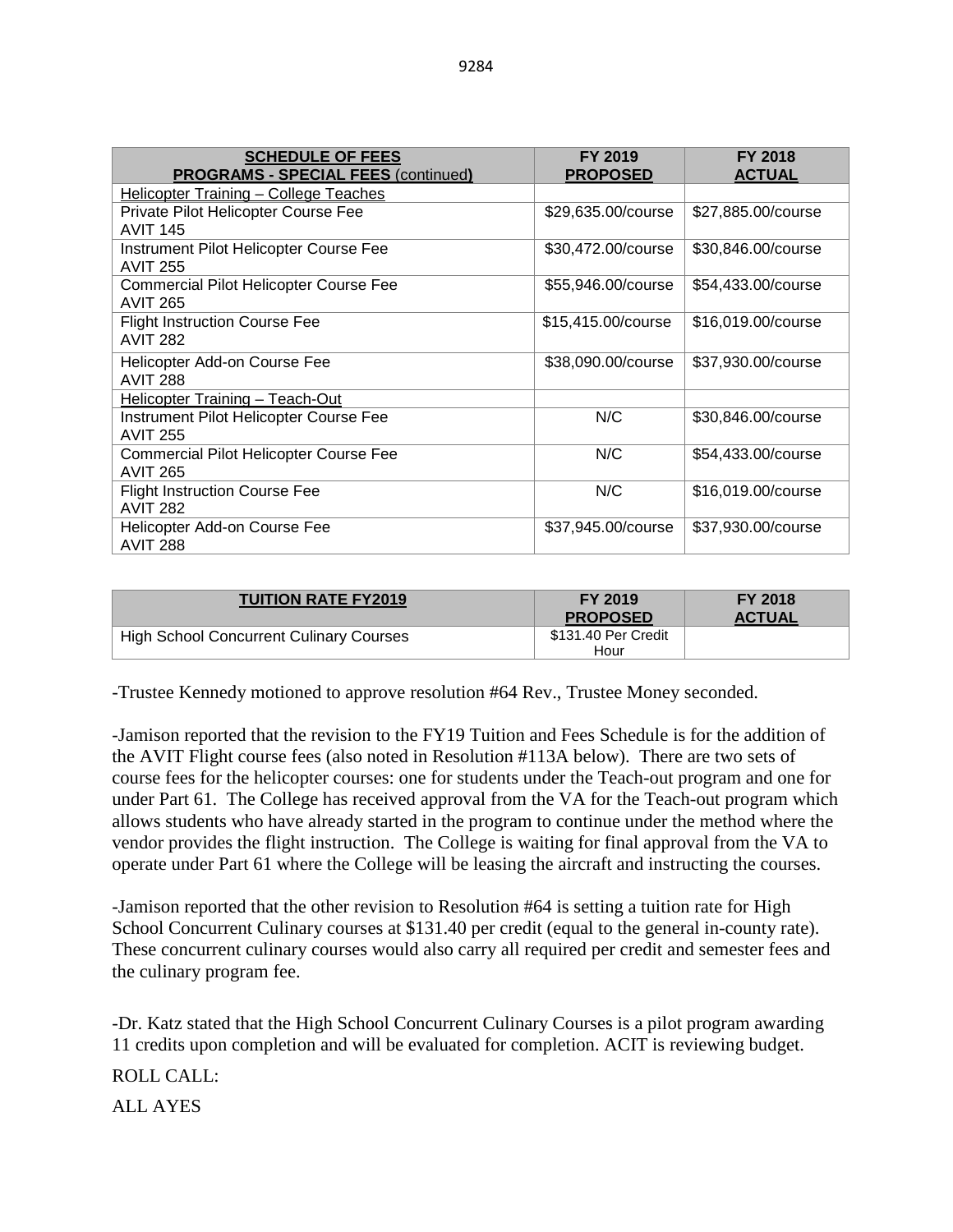### NO NAYS NO ABSENTIONS

**Res. #115** Approve: Authorizing the award of contract with Borden Perlman for insurance with a premium of \$476,408.00.

**Res. #115**

#### **Resolution Authorizing the Award of a Contract For**

Bid Exempt #801

Insurance – Multi Peril/Commercial, Data Security Liability, E & O, Umbrella, Environmental, Excess Flood, Non-Owned Aircraft Liability and Builders Risk

WHEREAS, under New Jersey Community College Contract Law 18A:64A-25.5 section 11 a contract for insurance may be negotiated or awarded without public advertising for bids; and

WHEREAS, the Purchasing Office has determined and certified in writing that the value of the acquisition will exceed the Pay to Play Requirements of \$17,500, and

WHEREAS, the prices documented represent the contract for Fiscal Year 19, and

WHEREAS, Borden Perlman has submitted a proposal to the NJ Community College Insurance Pool dated May 29, 2018 indicating they will provide coverage at the following premiums:

| <b>Type of Coverage</b>    | <b>Cost or Estimate</b>             |
|----------------------------|-------------------------------------|
|                            |                                     |
| Multi Peril/Commercial     | \$272,345                           |
| Data Security Liability    | \$11,436                            |
| Umbrella                   | \$9,828                             |
| E & O                      | \$65,249                            |
| Environmental              | \$10,578                            |
| Excess                     | \$15,359                            |
| Owned & Non-Owned Aircraft | \$66,613                            |
| NJ Surcharges              | Included in above                   |
| Flood (New Coverage)       | \$25,000 (estimate)                 |
| Builder's Risk Phase 2     | \$0 (paid from construction budget) |
| <b>Total</b>               | \$476,408                           |

WHEREAS, the Borden Perlman did seek competitive pricing on behalf of the insurance consortium, and

WHEREAS, Borden Perlman has completed and submitted a Business Entity Disclosure Certification which certifies that Borden Perlman has not made any reportable contributions to a political or candidate committee in Atlantic County or Cape May County in the previous one year, and that the contract will prohibit Borden Perlman from making any reportable contributions through the term of the contract.

NOW THEREFORE BE IT RESOLVED that the board of Trustees of Atlantic Cape Community College authorizes a contract with Borden Perlman as described herein, and

BE IT FURTHER RESOLVED that the Business Disclosure Entity Certification and the Determination of Value be placed on file with this resolution.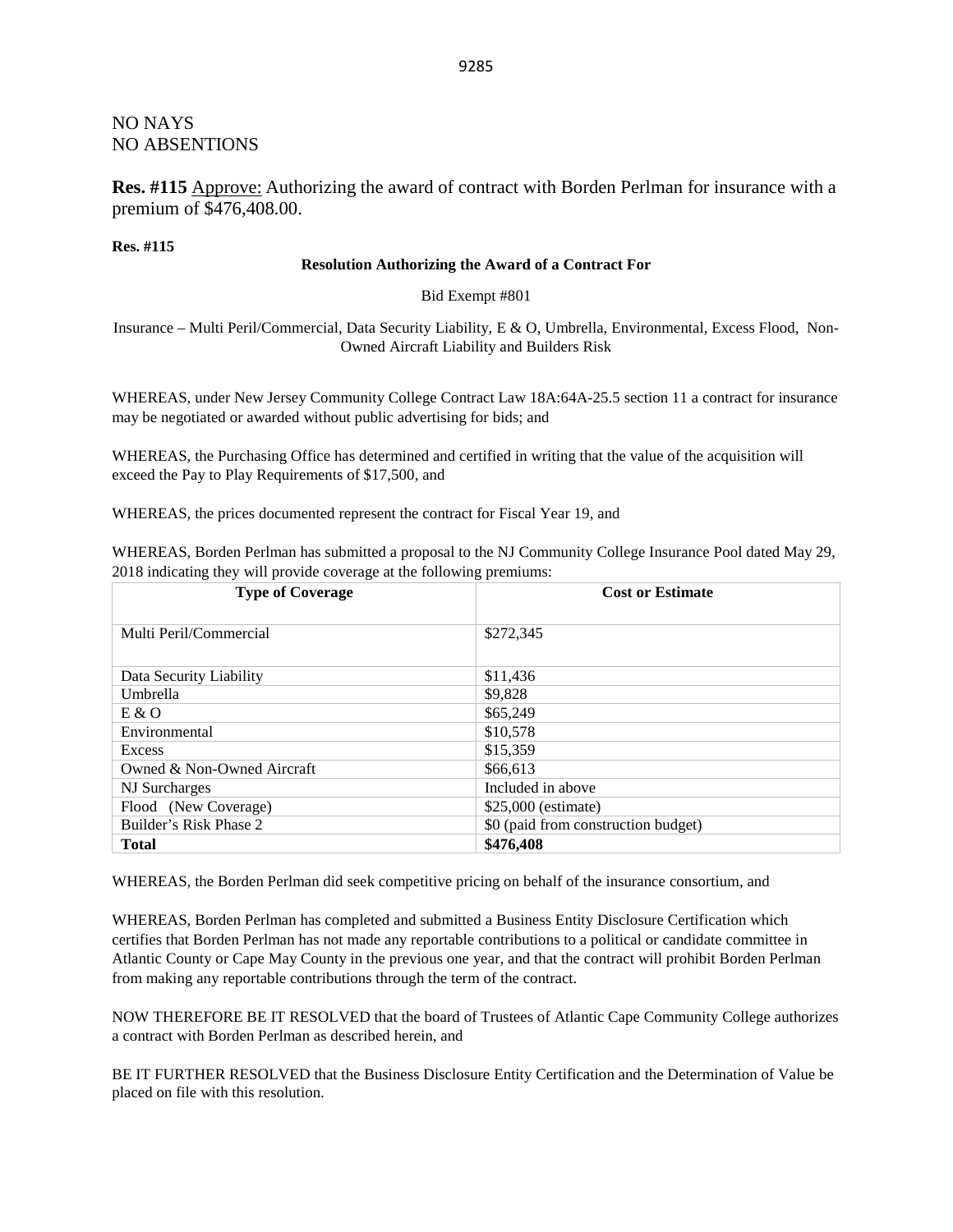-Trustee Kennedy motioned to approve resolution #115, Trustee Money seconded.

ROLL CALL:

ALL AYES NO NAYS NO ABSENTIONS

**Res. #116** Approve: Remit the assessment for FY 2018-2019 of \$218,624 to New Jersey Community College Insurance Pool for the New Jersey Community College Insurance Pool Worker's Compensation Fund.

**Res. 116**

### **RESOLUTION AUTHORIZING THE AWARD OF A CONTRACT FOR**

#### **New Jersey Community College Worker's Compensation Insurance Pool**

WHEREAS, the College has adopted a resolution dated June 23, 1987, agreeing to become a participant in the New Jersey Community College Insurance Pool, and

WHEREAS, the College agreed to participate as a member of the Pool and contribute such sums and pay such assessments into the Pool that are required for the administration costs and claims for Worker's Compensation coverage (see attached), and

WHEREAS, said assessment for FY 2018-2019 is \$218,624, and

WHEREAS, Pay to Play requirements do not apply to this contract.

THEREFORE BE IT RESOLVED that the College remit the assessment of \$218,624 to the New Jersey Community College Insurance Pool for the New Jersey Community College Insurance Pool Worker's Compensation Fund.- Trustee Parker noted that additional responsibilities are necessary to continue the work of the College efficiency and effectively due to downsizing.

-Trustee Kennedy motioned to approve resolution #116, Trustee Byrne seconded.

ROLL CALL:

ALL AYES NO NAYS NO ABSENTIONS

**Res. #120** Approve: Authorize a one-year legal services contract with Louis J. Greco for a retainer fee of \$46,916.00 and an hourly rate of \$137.13 for litigation and off campus hearings.

**Res. #120**

#### **Resolution to Retain Legal Counsel**

WHEREAS, under New Jersey Community College Contract Law a formal agreement for professional legal services may be negotiated or awarded without public advertising for bids, and

WHEREAS, Atlantic Cape Community College has determined and certified, in writing, that the value of this acquisition will exceed \$17,500, and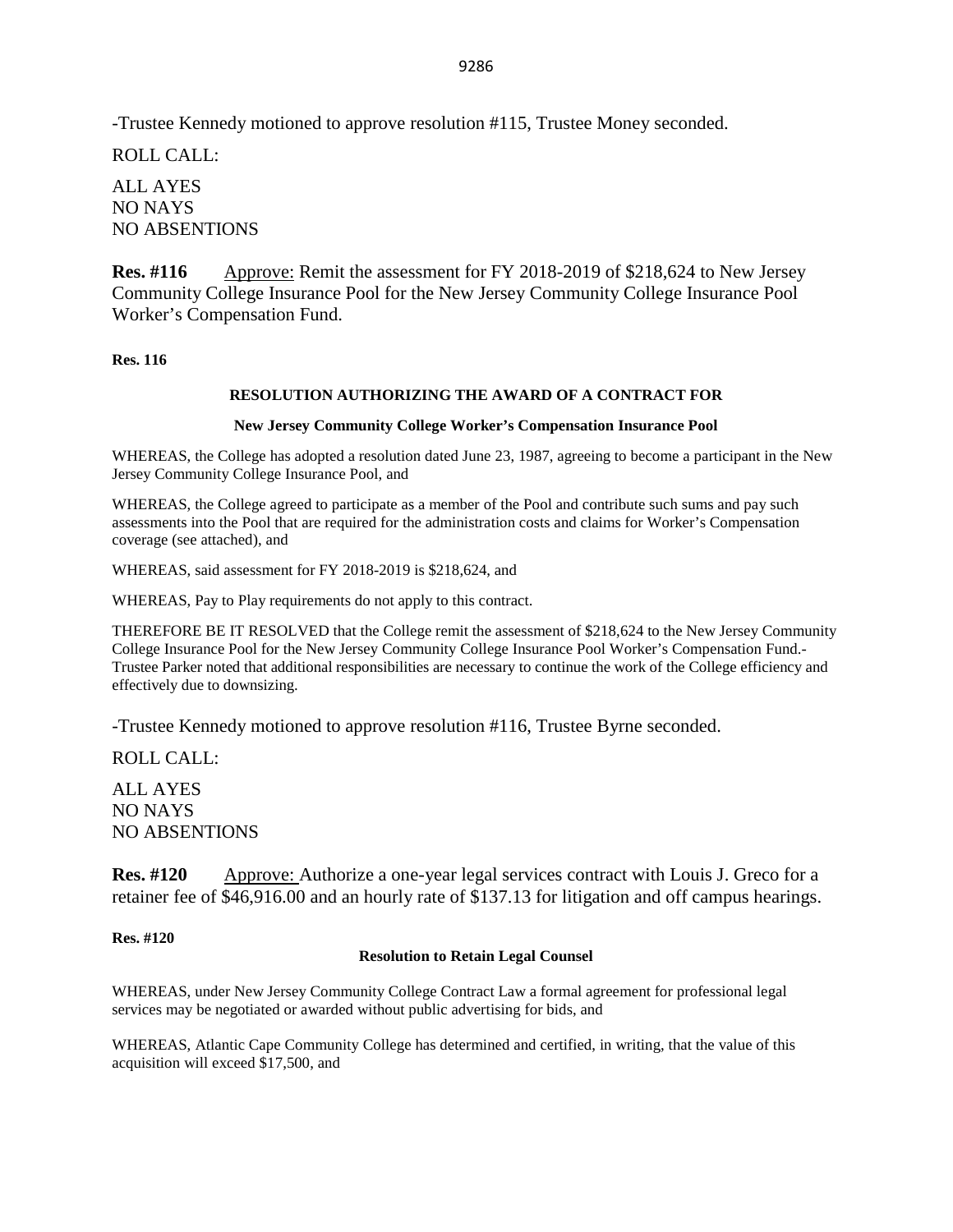WHEREAS, in addition to advising the Board and administration on local, state and federal regulatory requirements, Mr. Greco has served the trustees and college community effectively as an educator, mediator, spokesperson and contract administrator, and

WHEREAS, his expertise has guided the institution through legal matters and minimized financial exposure when action was taken against the college, and

WHEREAS, an assessment of Mr. Greco's performance has yielded an "excellent" performance rating, and

WHEREAS, Louis J. Greco, Esq., will continue to provide legal counsel for a retainer fee of \$46,916.00 per annum and an hourly rate of \$137.13 for litigation and off campus hearings, and

WHEREAS, Atlantic Cape Community College has completed and submitted a Business Entity Disclosure Certification which indicates that Mr. Greco has not made any reportable contributions to a political committee or candidate in Atlantic or Cape May counties during the previous year, and that the 2018-2019 legal services contract prohibits Mr. Greco from making reportable contributions, and

WHEREAS, the term of this contract is one year*,* effective July 1, 2018 and ending June 30, 2019.

THEREFORE BE IT RESOLVED, upon the recommendation of the President, the Board authorizes a one-year legal services contract with Louis J. Greco, Esq.

-Trustee Kennedy motioned to approve resolution #120, Trustee Byrne seconded.

ROLL CALL:

ALL AYES NO NAYS NO ABSENTIONS

**Res. #123** Approve: The adoption of the Identity Theft Prevention Program.

**Res. #123**

#### **Identity Theft Prevention Program**

WHEREAS, an institution that participates in any Title IV, Higher Education Act (HEA) program is subject to the requirements of the Federal Trade Commission Identity Theft Red Flags Rule, and

WHEREAS, the "Red Flags Rule" requires an institution to develop and implement a written Identity Theft Prevention Program to detect, prevent, and respond to patterns, practices, or specific activities that may indicate identity theft, and

WHEREAS, the College has written an Identity Theft Prevention Program.

THEREFORE BE IT RESOLVED, that the Board approve the adoption of the Identity Theft Prevention Program.

-Trustee Walsh motioned to approve resolution #123, Trustee Byrne seconded.

ROLL CALL:

ALL AYES NO NAYS NO ABSENTIONS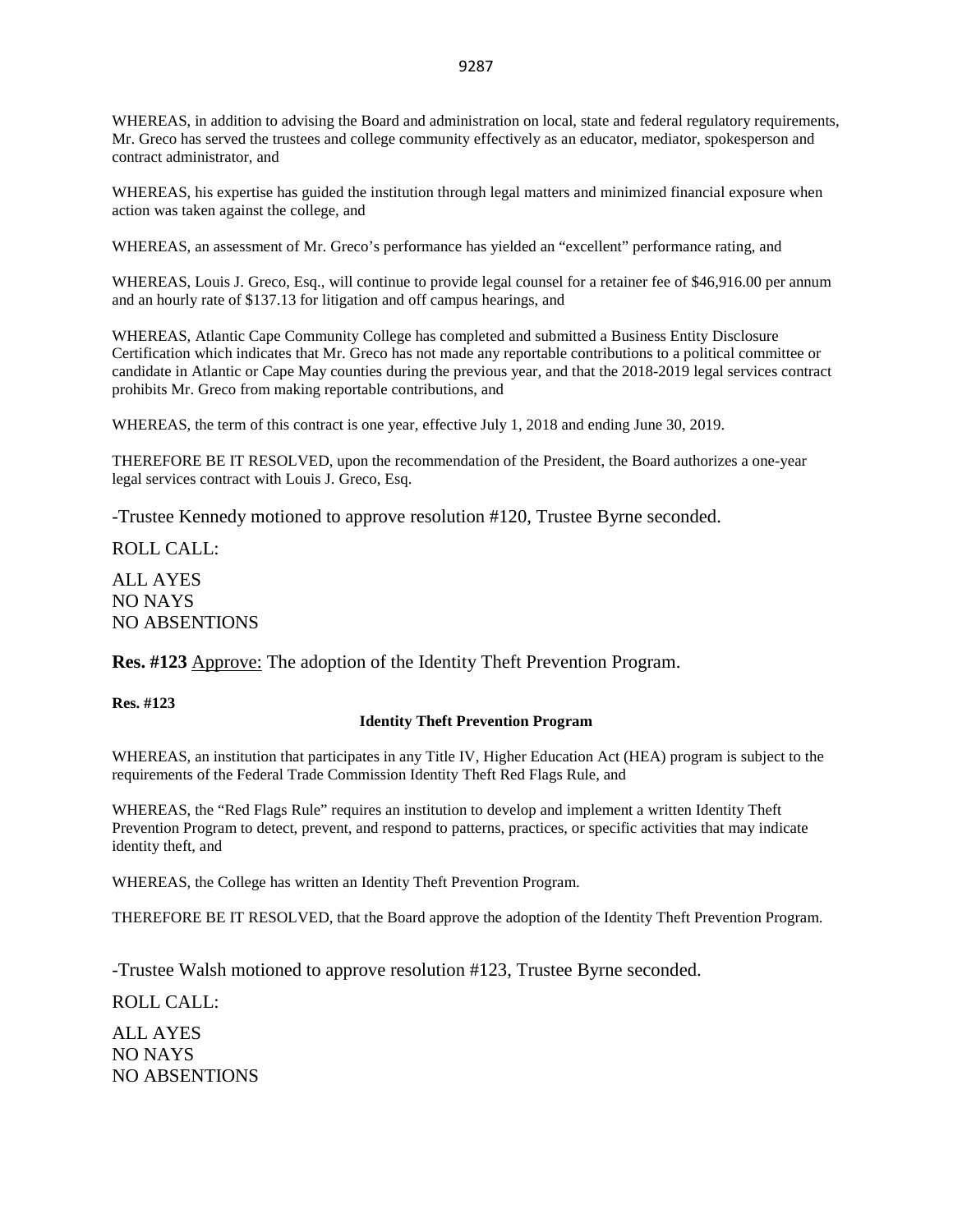**Res. #119** Approve: Termination of the Social Science Option in Liberal Arts, A.A. degree effective Fall 2019.

#### **Res. #119**

#### **Termination of the Social Science Option in Liberal Arts, A.A.**

WHEREAS, the college currently offers a Social Science Option in Liberal Arts, A.A. degree and a Sociology Option in Liberal Arts, A.A. degree, and

WHEREAS, enrollment in the Social Science Option has been declining since 2012, and

WHEREAS, national trends indicate that students are increasingly enrolling in Sociology programs, and

WHEREAS, the Curriculum Committee has considered and approved the termination of the Social Science Option in Liberal Arts, A.A. degree on April 19, 2018.

THEREFORE BE IT RESOLVED that the Board of Trustees approve termination of the Social Science Option in Liberal Arts, A.A. degree effective Fall 2019.

-Trustee Milhous motioned to approve resolution #119, Trustee Walsh seconded.

ROLL CALL:

ALL AYES NO NAYS NO ABSENTIONS

**Res. #112** Approve: Appointment-**Richard Garwood,** Supervisor, Facilities Operations at an annual salary of \$67,278 effective July 1, 2018; **Ali Iddinn,** Graphic Designer at an annual salary of \$37,615 effective June 27, 2018; **Dr. Vanessa O'Brien-McMasters,** Dean, Institutional Research, Planning & Effectiveness and Information Technology Services at an annual salary of \$95,000 effective July 12, 2018; **Edward Perkins,** Plant Project Manager at an annual salary of \$75,678 effective July 1, 2018; **Denise Petro,** Assistant Professor, Nursing at an annual salary of \$55,515 effective September 4, 2018; **Michael Rennick,** Temporary Senior Manager, Grants at an annual salary of \$54,870 effective July 2, 2018; **John Taggart**, Working Maintenance Foreman II at an annual salary of \$46,049 effective July 1, 2018; **Paula Davis,**  Dean, Student Affairs and Enrollment Management at an annual salary of \$112,467 effective July 1, 2018, **Dr. Josette Katz,** Vice President, Academic Affairs at an annual salary of \$136,482 effective July 1, 2018. Promotion-**Gracellen Etherton,** from Specialist, Office of the President and Board of Trustees Services to Senior Manager, Office of the President/Board of Trustees Operations and Resource Development with a base salary increase from \$39,896 to \$56,242 effective June 27, 2018. Title Change and Salary Adjustment-**August Daquila,** from Dean, Administration and Business Services to Chief Business Officer with a base salary increase from \$97,101 to \$101,956 effective July 1, 2018; **Leslie Jamison,** from Dean, Finance to Chief Financial Officer with a base salary increase from \$97,686 to \$102,570 effective July 1, 2018. Title Change-**Douglas Hedges,** from Dean, Information Technology Service to Chief Information Officer at his current salary effective July 1, 2018; **Jean McAlister,** from Dean, Resource Development, President and Board of Trustee Services to Chief of Staff and Dean of Resource Development at her current salary effective July 1, 2018. Resignation-**Brittine Pratt,**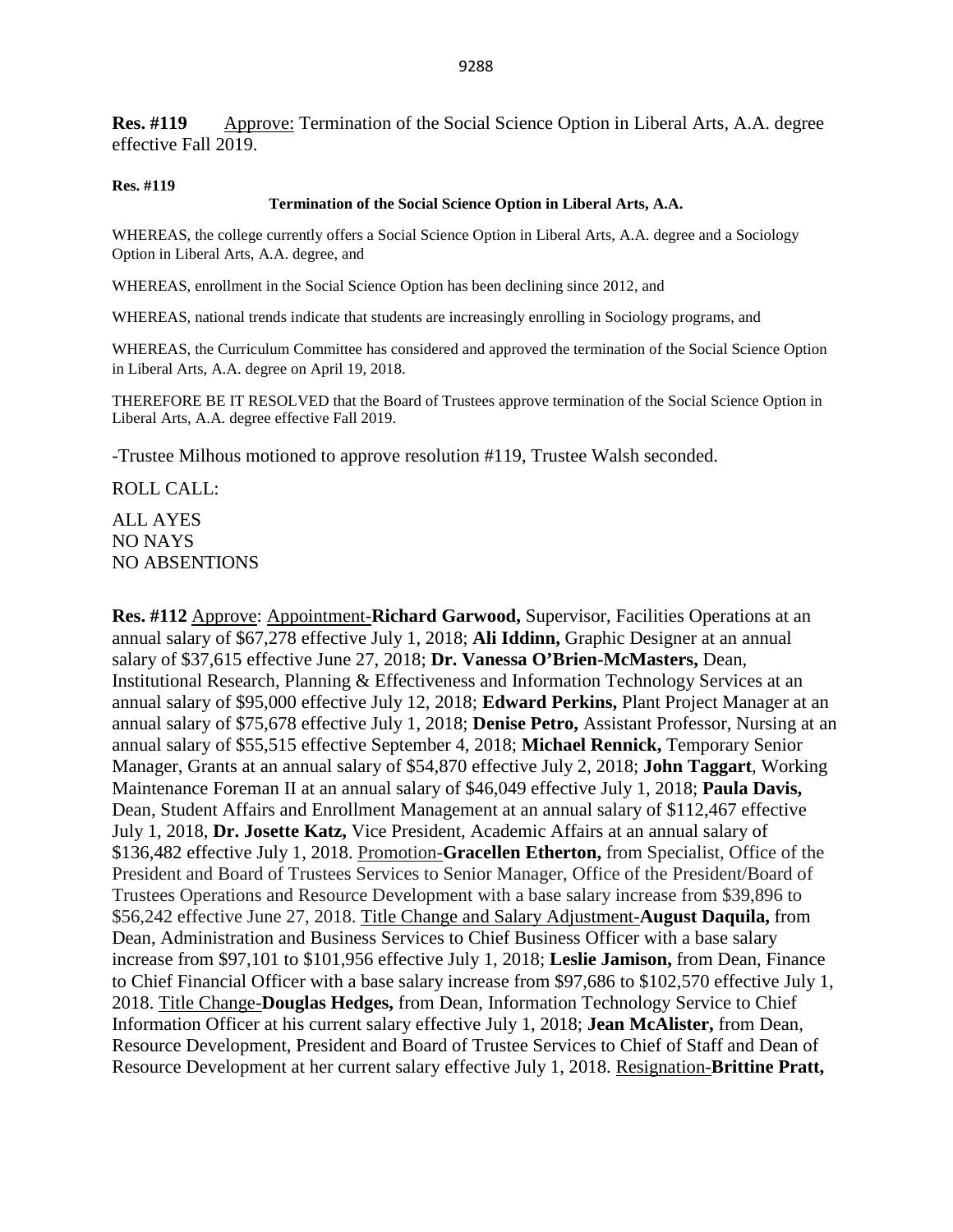Senior Manager, Resource Development & President/Board of Trustee Operations retroactive to June 22, 2018.

**Res. #112**

#### **Personnel Action**

It is respectfully recommended, by the President, that the Board approve the following:

#### Appointment

**Richard Garwood,** Supervisor, Facilities Operations at an annual salary of \$67,278 effective July 1, 2018.

**Ali Iddinn,** Graphic Designer at an annual salary of \$37,615 effective June 27, 2018.

**Dr. Vanessa O'Brien-McMasters,** Dean, Institutional Research, Planning & Effectiveness and Information Technology Services at an annual salary of \$95,000 effective July 12, 2018.

**Edward Perkins,** Plant Project Manager at an annual salary of \$75,678 effective July 1, 2018.

**Denise Petro,** Assistant Professor, Nursing at an annual salary of \$55,515 effective September 4, 2018.

**Michael Rennick,** Temporary Senior Manager, Grants at an annual salary of \$54,870 effective July 2, 2018.

**John Taggart**, Working Maintenance Foreman II at an annual salary of \$46,049 effective July 1, 2018.

**Paula Davis,** Dean, Student Affairs and Enrollment Management at an annual salary of \$112,467 effective July 1, 2018.

**Dr. Josette Katz,** Vice President, Academic Affairs at an annual salary of \$136,482 effective July 1, 2018.

#### Promotion

**Gracellen Etherton,** from Specialist, Office of the President and Board of Trustees Services to Senior Manager, Office of the President/Board of Trustees Operations and Resource Development with a base salary increase from \$39,896 to \$56,242 effective June 27, 2018.

#### Title Change and Salary Adjustment

**August Daquila,** from Dean, Administration and Business Services to Chief Business Officer with a base salary increase from \$97,101 to \$101,956 effective July 1, 2018.

**Leslie Jamison,** from Dean, Finance to Chief Financial Officer with a base salary increase from \$97,686 to \$102,570 effective July 1, 2018.

#### Title Change

**Douglas Hedges,** from Dean, Information Technology Service to Chief Information Officer at his current salary effective July 1, 2018.

**Jean McAlister,** from Dean, Resource Development, President and Board of Trustee Services to Chief of Staff and Dean of Resource Development at her current salary effective July 1, 2018.

#### Resignation

**Brittine Pratt,** Senior Manager, Resource Development & President/Board of Trustee Operations retroactive to June 22, 2018.

-Trustee Milhous motioned to approve resolution #112, Trustee Walsh seconded.

ROLL CALL: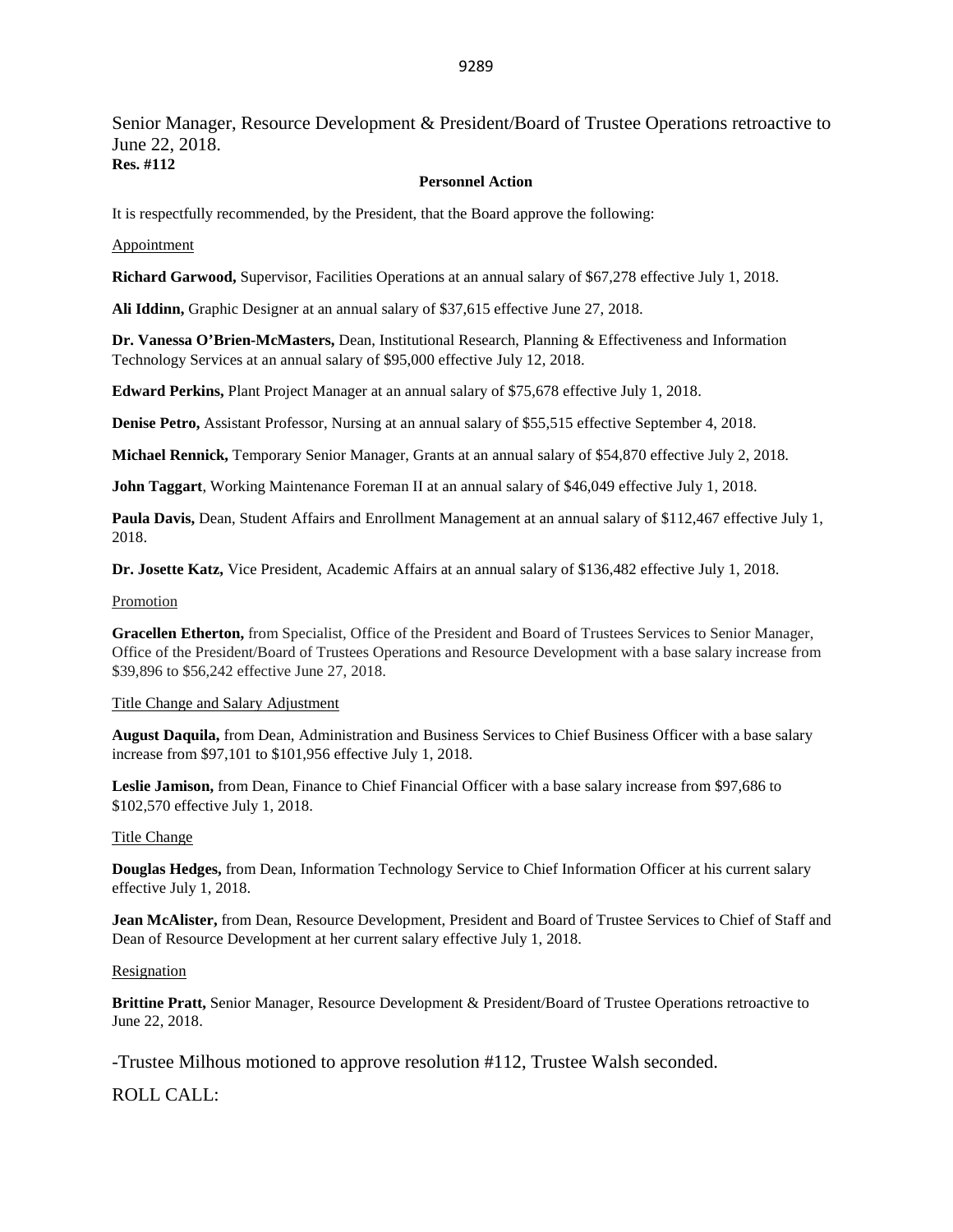### ALL AYES NO NAYS NO ABSENTIONS

### **Res. #112B** Approve: Re-appointments - Effective July 1, 2018, Academy of Culinary Arts Chef Educators (4). **Res. #112B**

#### **Personnel Action – Reappointments**

It is respectfully recommended, by the President, that the following individuals be re-appointed to one-year terms, effective July 1, 2018:

#### **Academy of Culinary Arts Chef Educators**

Annmarie Chelius

Daniel Matt

Joseph Sheridan

Vincent Tedeschi

-Trustee Parker motioned to approve resolution #112B, Trustee Lefke seconded.

-Dr. Gaba noted that ACA chef educators were provided with a 210-day notice. We will continue to monitor enrollment in ACA and bring back chef educators if enrollment increases.

ROLL CALL:

ALL AYES NO NAYS NO ABSENTIONS

Res. #122: Board Development Honorary-Recognize Jenna DeLuca for her outstanding service to the Board of Trustees, the College's Foundation, and the students of Atlantic Cape.

**Res. #122**

#### **Recognition of Jenna DeLuca**

WHEREAS, Ms. Jenna DeLuca was appointed by her peers to the Board's Student Alumni Trustee seat on July 1, 2017, and

WHEREAS, the Board of Atlantic Cape Community College would like to recognize Ms. DeLuca for her outstanding contributions and gracious dedication, and

WHEREAS, Ms. DeLuca's participation on the Academic and Student Affairs Committee, the Atlantic Cape Foundation, the Marketing Committee and service on the Board of Trustees during has been exemplary, and

WHEREAS, the Atlantic Cape Board of Trustees formally expresses its admiration and appreciation of Ms. DeLuca's service this past year.

THEREFORE BE IT RESOLVED, that the Board recognize Ms. Jenna DeLuca for her outstanding service to the Board of Trustees, the College's Foundation and the students of Atlantic Cape.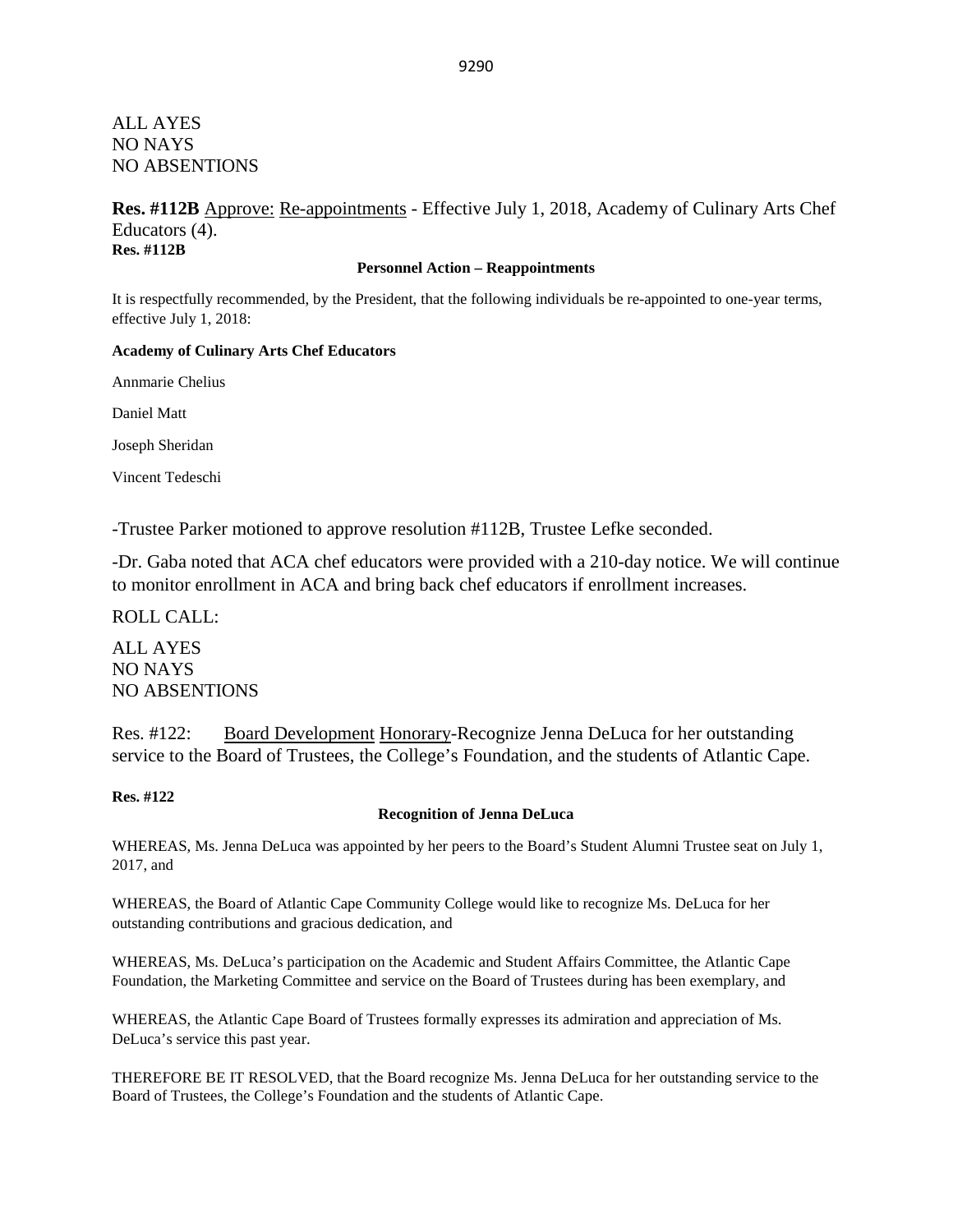-Trustee Parker motioned to approve resolution #122, Trustee Clemans seconded.

-Parker read the resolution in its entirety and thanked Trustee Deluca for her service on the Board.

-Parker noted that Burt Lopez was the College's first student representative on the Board. -Trustee DeLuca stated that she was grateful for the opportunity to serve on the Board and looks forward to coming back to work at Atlantic Cape upon completion of her Bachelor's Degree.

### ROLL CALL:

ALL AYES NO NAYS NO ABSENTIONS

Res. #35 Rev. Approve: Amending Resolution #35 to add the position of Chief Financial Officer as an Authorized Officer for banking depositories/funds transfer agreements.

**Res. #35 Rev.**

#### **Designation of Banking Depositories/Funds Transfer Agreements**

WHEREAS the Board of Trustees approved Resolution #35 on November 28, 2017, and

WHEREAS Resolution #35 designates the Dean of Finance position as an Authorized Officer (signatory) on all college checks, and

WHEREAS Resolution #112 dated June 26, 2018 approves a title change from Dean of Finance to Chief Financial Officer, and

WHEREAS Resolution #35 needs to be updated for this title change.

THEREFORE BE IT RESOLVED that the Board of Trustees of Atlantic Cape Community College approve amending Resolution #35 to add the position of Chief Financial Officer as an Authorized Officer.

-Trustee Parker motioned to approve resolution #35 Rev., Trustee Byrne seconded.

ROLL CALL:

ALL AYES NO NAYS NO ABSENTIONS

**Res. #124** Board Development Approve: To adopt changes to Policy #703-Purchasing Authority.

**Res. #124**

### **Policy #703-Purchasing Authority**

WHEREAS, it is periodically necessary to review, reaffirm, and recommend changes to policy in order to ensure orderly operation of the College, and

WHEREAS, the following policy has been identified as needing the addition of the title of the Chief Business Officer as a person with the authority to act as a contracting and purchasing agent of the College.

THEREFORE BE IT RESOLVED, that the Board approve amending Policy 703 as described here in.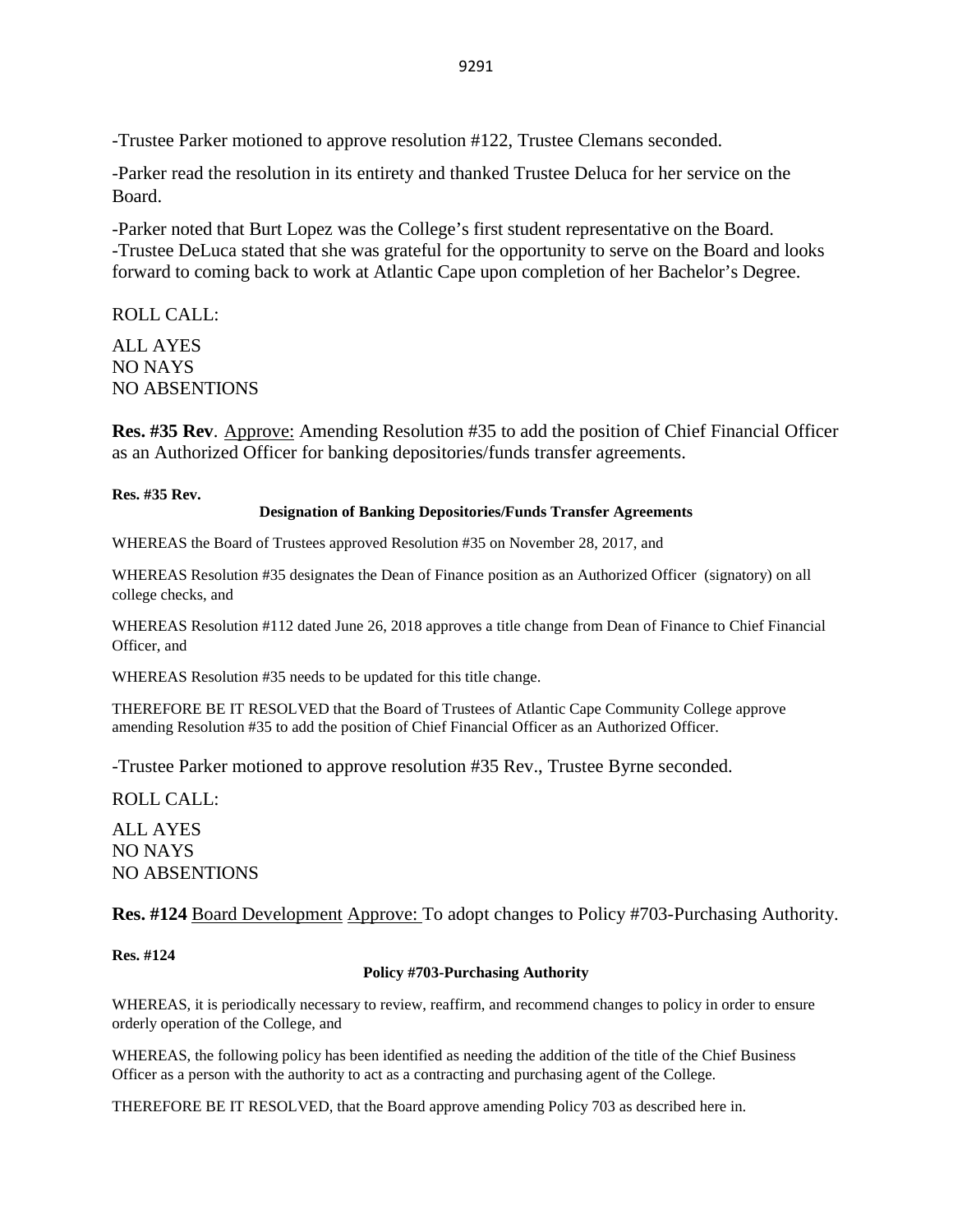-Trustee Parker motioned to approve resolution #124, Trustee Money seconded.

ROLL CALL:

ALL AYES NO NAYS NO ABSENTIONS

### XI. COMMITTEE REPORTS: Discussion/Questions

### PERSONNEL AND BOARD DEVELOPMENT

-Trustee Parker noted there were no items on the Cleary Act Report.

### FOUNDATION REPORT

Trustee Mento reported the following:

-At the June Foundation Board Meeting, it was reported that the Foundation awarded \$571,827 to the College for scholarships in FY18. The pledge thus far for FY19 is \$552,038. The pledge is expected to increase.

-The online scholarship application is now available and being utilized for incoming scholarships.

-The Alumni Bash on June 17 at Morey's Piers was attended by 480 alumni, families and friends and raised \$4,800.

-The Foundation approved up to \$40,000 for an electronic signboard to be located outside of E-Building to promote Atlantic Cape sports programs and Careme's Restaurant. Sponsorships will be sought to help reimburse the Foundation for the gift to the College.

-Jim Rutala was named the new President of the Foundation effective July 1, and three new Foundation Board members were approved: Vincent D'Alessandro, Senior Regional Vice-President of OceanFirst Bank, Roseann Kobialka, Assistant Vice President of Organizational Development at AtlantiCare and an alumna, and Chris Mularz, Senior Administration Analyst for Atlantic County Government and is also an alum of Atlantic Cape. Nick Cashan will remain on the Executive Foundation Board as third Vice-President.

NEW JERSEY COUNCIL OF COUNTY COLLEGES (NJCCC) Trustee Torres reported on the most recent NJCCC meeting:

> -Dr. Alex Mayer of MDRC Group discussed the future opportunities for community colleges.

-Diana Gonzalez is the Deputy Secretary of Higher Education.